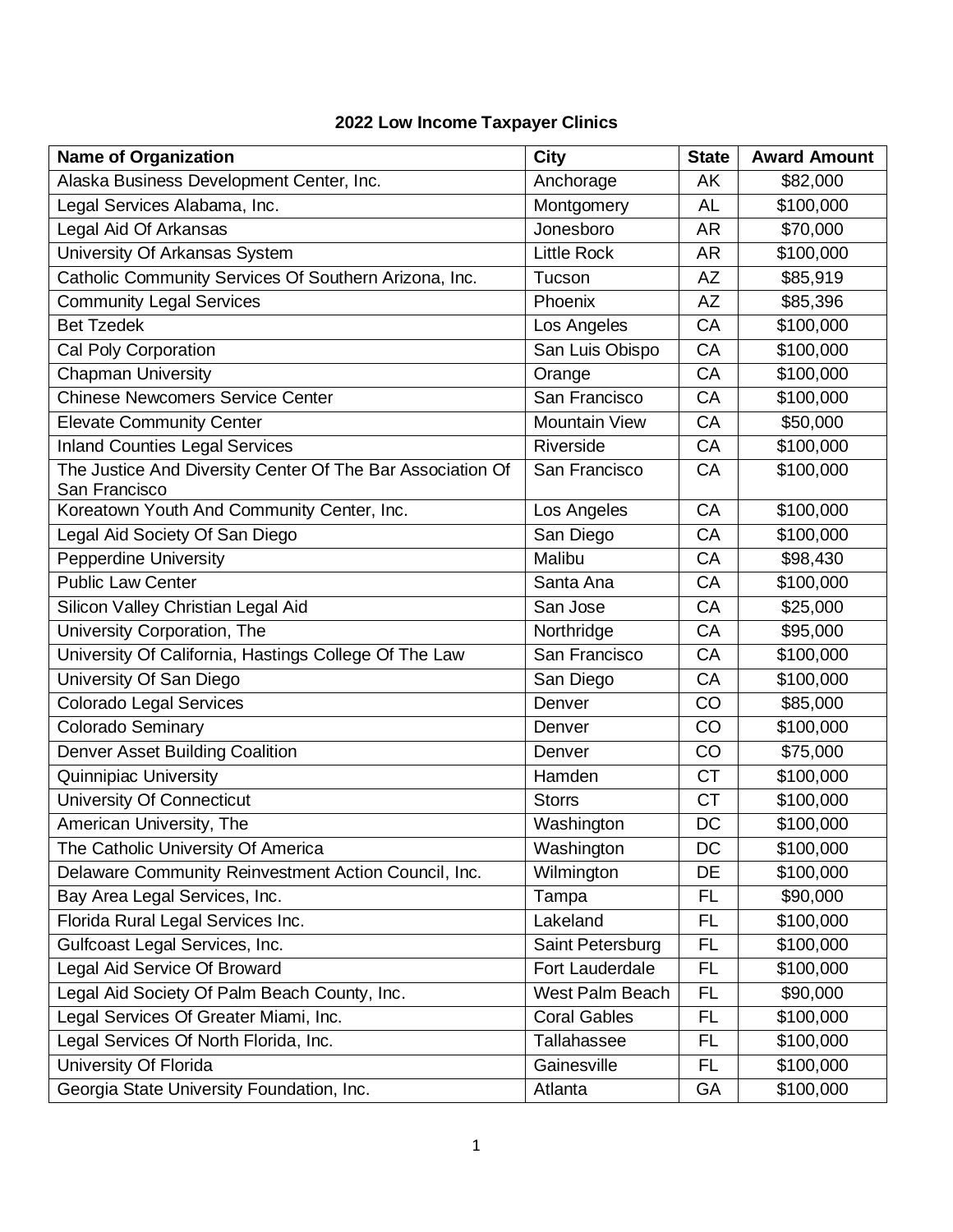| <b>Name of Organization</b>                             | <b>City</b>         | <b>State</b> | <b>Award Amount</b> |
|---------------------------------------------------------|---------------------|--------------|---------------------|
| JC Vision And Associates, Inc.                          | Hinesville          | GA           | \$100,000           |
| North Georgia Low Income Taxpayer Clinic, Inc.          | <b>Duluth</b>       | GA           | \$100,000           |
| Hawaii LITC Corp                                        | Honolulu            | HI           | \$50,000            |
| Iowa Legal Aid                                          | Des Moines          | IA           | \$66,916            |
| La Posada, Inc.                                         | <b>Twin Falls</b>   | ID           | \$100,000           |
| Gospel Justice Initiative, Inc.                         | Elgin               | IL           | \$25,000            |
| Ladder Up                                               | Chicago             | IL           | \$100,000           |
| Legal Aid Chicago                                       | Chicago             | IL           | \$75,000            |
| Loyola University Of Chicago                            | Chicago             | IL           | \$100,000           |
| Prairie State Legal Services, Inc.                      | Rockford            | IL           | \$100,000           |
| Indiana Legal Services, Inc.                            | Indianapolis        | IN           | \$100,000           |
| Neighborhood Christian Legal Clinic                     | Indianapolis        | IN           | \$100,000           |
| Kansas Legal Services, Inc.                             | Topeka              | <b>KS</b>    | \$49,000            |
| Appalachian Research And Defense Fund Of Kentucky, Inc. | Prestonsburg        | <b>KY</b>    | \$90,000            |
| Center For Great Neighborhoods Of Covington             | Covington           | KY           | \$100,000           |
| Legal Aid Society, Inc.                                 | Louisville          | KY           | \$100,000           |
| Southeast Louisiana Legal Services Corporation          | Hammond             | LA           | \$100,000           |
| Asian American Civic Association, Inc.                  | <b>Boston</b>       | МA           | \$75,000            |
| Greater Boston Legal Services, Inc.                     | <b>Boston</b>       | MA           | \$100,000           |
| Northeast Legal Aid, Inc.                               | Lawrence            | MA           | \$100,000           |
| President And Fellows Of Harvard College                | Cambridge           | МA           | \$100,000           |
| Springfield Partners For Community Action, Inc.         | Springfield         | МA           | \$50,000            |
| Maryland Volunteer Lawyers Service, Inc.                | <b>Baltimore</b>    | <b>MD</b>    | \$100,000           |
| University Of Baltimore                                 | <b>Baltimore</b>    | MD           | \$100,000           |
| University Of Maryland                                  | <b>Baltimore</b>    | MD           | \$73,701            |
| Pine Tree Legal Assistance                              | Portland            | ME           | \$100,000           |
| <b>Accounting Aid Society</b>                           | Detroit             | MI           | \$100,000           |
| Legal Aid Of Western Michigan                           | <b>Grand Rapids</b> | MI           | \$84,000            |
| Michigan State University                               | East Lansing        | MI           | \$100,000           |
| Regents Of The University Of Michigan                   | Ann Arbor           | MI           | \$100,000           |
| Mid Minnesota Legal Assistance                          | Minneapolis         | MN           | \$100,000           |
| Regents Of The University Of Minnesota                  | Minneapolis         | MN           | \$100,000           |
| Legal Aid Of Western Missouri                           | Kansas City         | <b>MO</b>    | \$100,000           |
| University Of Missouri System                           | <b>Kansas City</b>  | MO           | \$87,000            |
| The Washington University                               | Saint Louis         | МO           | \$100,000           |
| North Mississippi Rural Legal Services, Inc.            | Oxford              | MS           | \$81,500            |
| Charlotte Center For Legal Advocacy, Inc.               | Charlotte           | <b>NC</b>    | \$100,000           |
| Legal Aid Of Nebraska                                   | Omaha               | <b>NE</b>    | \$100,000           |
| 603 Legal Aid                                           | Concord             | <b>NH</b>    | \$100,000           |
| Legal Services Of New Jersey                            | Edison              | <b>NJ</b>    | \$100,000           |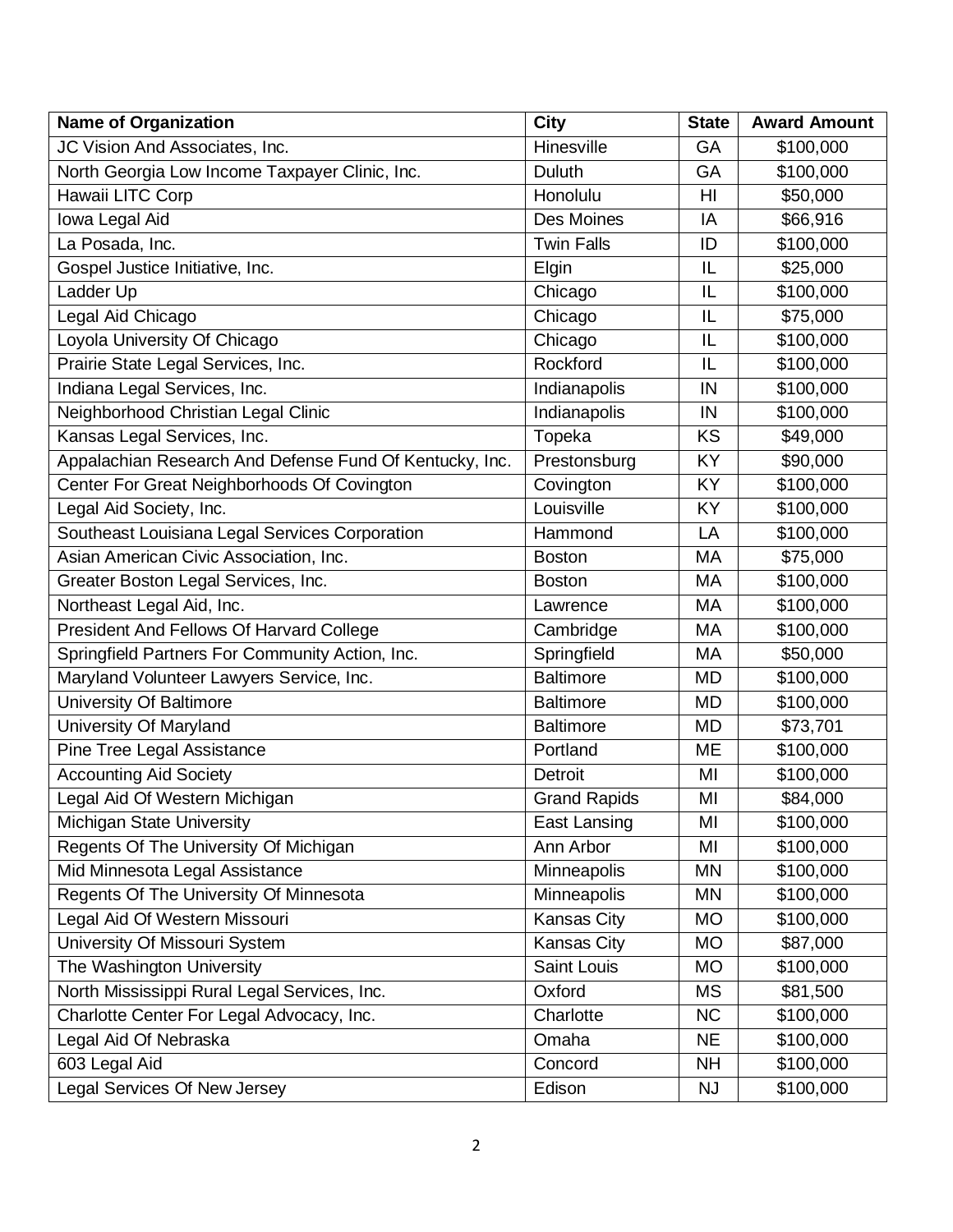| <b>Name of Organization</b>                                  | <b>City</b>        | <b>State</b>   | <b>Award Amount</b> |
|--------------------------------------------------------------|--------------------|----------------|---------------------|
| Northeast New Jersey Legal Services Corporation              | <b>Jersey City</b> | <b>NJ</b>      | \$100,000           |
| Rutgers, The State University Of New Jersey                  | <b>Newark</b>      | <b>NJ</b>      | \$100,000           |
| South Jersey Legal Services, Inc.                            | Camden             | <b>NJ</b>      | \$100,000           |
| New Mexico Legal Aid, Inc.                                   | Albuquerque        | <b>NM</b>      | \$100,000           |
| Albany Legal Aid Society Of Northeastern NY                  | Albany             | <b>NY</b>      | \$90,000            |
| <b>Brooklyn Legal Services Corporation A</b>                 | <b>Brooklyn</b>    | <b>NY</b>      | \$100,000           |
| Brooklyn Legal Services, Inc.                                | <b>Brooklyn</b>    | <b>NY</b>      | \$100,000           |
| ECBA Volunteer Lawyers Project, Inc.                         | <b>Buffalo</b>     | <b>NY</b>      | \$90,000            |
| Fordham University                                           | <b>Bronx</b>       | <b>NY</b>      | \$100,000           |
| <b>Hofstra University</b>                                    | Hempstead          | <b>NY</b>      | \$75,000            |
| The Legal Aid Society                                        | New York           | <b>NY</b>      | \$100,000           |
| <b>Lsny--Bronx Corporation</b>                               | <b>Bronx</b>       | <b>NY</b>      | \$100,000           |
| Mobilization For Justice, Inc.                               | New York           | <b>NY</b>      | \$100,000           |
| Queens Legal Services Corporation                            | Jamaica            | <b>NY</b>      | \$90,000            |
| <b>Syracuse University</b>                                   | Syracuse           | <b>NY</b>      | \$100,000           |
| Community Legal Aid Services, Inc.                           | Akron              | <b>OH</b>      | \$80,000            |
| Legal Aid Society Of Cincinnati                              | Cincinnati         | <b>OH</b>      | \$90,000            |
| Legal Aid Society Of Cleveland, The                          | Cleveland          | OH             | \$100,000           |
| Legal Aid Society Of Columbus, The                           | Columbus           | OH             | \$100,000           |
| <b>Ohio State Legal Services Association</b>                 | Columbus           | OH             | \$90,000            |
| University Of Toledo, The                                    | Toledo             | OH             | \$100,000           |
| Legal Aid Services Of Oklahoma, Inc.                         | Oklahoma City      | <b>OK</b>      | \$78,000            |
| Legal Aid Services Of Oregon                                 | Portland           | <b>OR</b>      | \$100,000           |
| Lewis & Clark College                                        | Portland           | <b>OR</b>      | \$100,000           |
| Oregon Law Center                                            | Portland           | <b>OR</b>      | \$75,000            |
| Midpenn Legal Services, Inc.                                 | Harrisburg         | PA             | \$100,000           |
| Philadelphia Legal Assistance Center, Inc.                   | Philadelphia       | PA             | \$100,000           |
| Southwestern Pennsylvania Legal Services, Inc.               | Washington         | <b>PA</b>      | \$60,000            |
| Temple University-Of The Commonwealth                        | Philadelphia       | PA             | \$100,000           |
| University Of Pittsburgh, The                                | Pittsburgh         | PA             | \$94,999            |
| Villanova University In The State Of Pennsylvania            | Villanova          | PA             | \$100,000           |
| Rhode Island Legal Services, Inc.                            | Providence         | R <sub>l</sub> | \$100,000           |
| South Carolina Legal Services                                | Greenville         | <b>SC</b>      | \$100,000           |
| The University Of South Dakota                               | Vermillion         | <b>SD</b>      | \$100,000           |
| Legal Aid Society Of Middle Tennessee And The<br>Cumberlands | Nashville          | <b>TN</b>      | \$100,000           |
| Memphis Area Legal Services, Inc.                            | <b>Memphis</b>     | <b>TN</b>      | \$100,000           |
| Houston Volunteer Lawyers Program, Inc.                      | Houston            | <b>TX</b>      | \$85,000            |
| Legal Aid Of Northwest Texas                                 | Fort Worth         | TX             | \$100,000           |
| Lone Star Legal Aid                                          | Houston            | <b>TX</b>      | \$100,000           |
| South Texas College Of Law                                   | Houston            | <b>TX</b>      | \$100,000           |